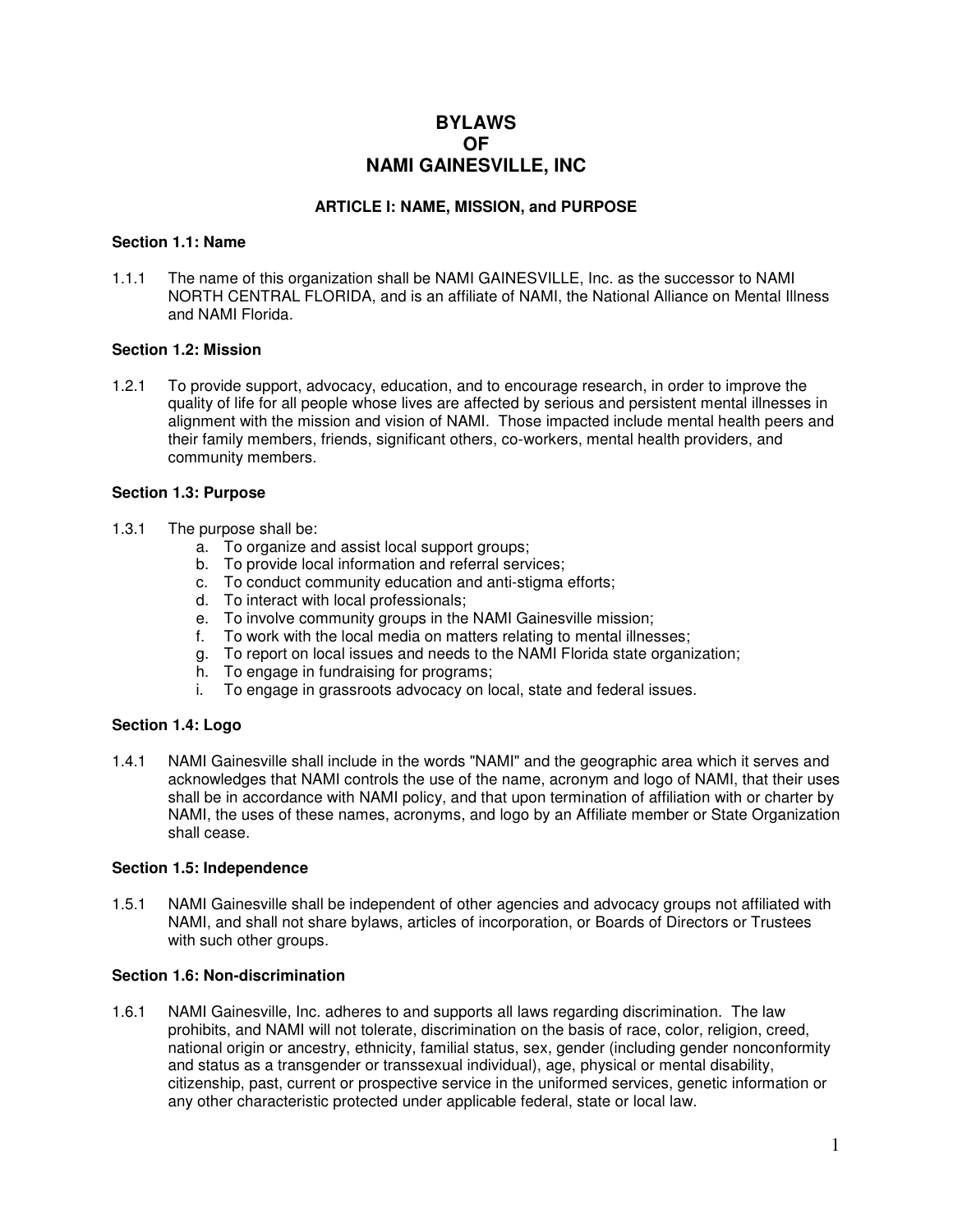### **Section 1.7: Applicable Law**

1.7.1 The internal affairs of the NAMI Gainesville shall be governed by provisions of the General Notfor-Profit Corporation Law of the State of Florida. In the event of conflicts between these bylaws and state laws, state law shall supersede any provisions in these bylaws.

### **Section 1.8: Fiscal Year**

1.8.1 The fiscal year for NAMI Gainesville shall be January 1 through December 31.

### **ARTICLE II: MEMBERSHIP**

### **Section 2.1: Eligibility**

2.1.1 A member is any individual, family, or organization/corporation who is committed to the mission of NAMI Gainesville and pays dues in accordance with established NAMI policies. Members are also considered members of NAMI and NAMI Florida.

## **Section 2.2: Dues**

- 2.2.1 The determination of dues and the mechanism for payment of dues shall be established by NAMI National Board of Directors.
- 2.2.2 Open Door Dues: A lesser dues rate, known as the "Open Door" rate, shall also be established in accordance to NAMI policy, and be available to those whose economic circumstances require it. Members who join through the "Open Door" rate shall have the full rights and privileges of NAMI Gainesville membership.

#### **Section 2.3: Voting Rights of Members**

- 2.3.1 A member may support and work within several NAMI Affiliates but shall be a voting member of only one NAMI Affiliate for the purposes of voting.
- 2.3.2 Each NAMI Gainesville member who has an Active status at the time of the meeting has one vote. A member may be one individual or a family of individuals living in one household that is counted as one for purposes of paying dues and voting. Organizations do not have a vote..
- 2.3.3 There shall be a Member Meeting annually to hold elections for open Board seats and any amendments or revisions to the Bylaws and such other business as come before the Membership.

#### **Section 2.4: Resignation and Termination**

2.4.1 A member who submits a written resignation to their NAMI Affiliate, or to the State Organization shall cease to be a member immediately upon receipt of the resignation. A copy of any member's written resignation received at the Affiliate shall immediately be forwarded to the state NAMI office.

## **ARTICLE III: MEETINGS OF MEMBERS**

#### **Section 3.1: Annual Meeting**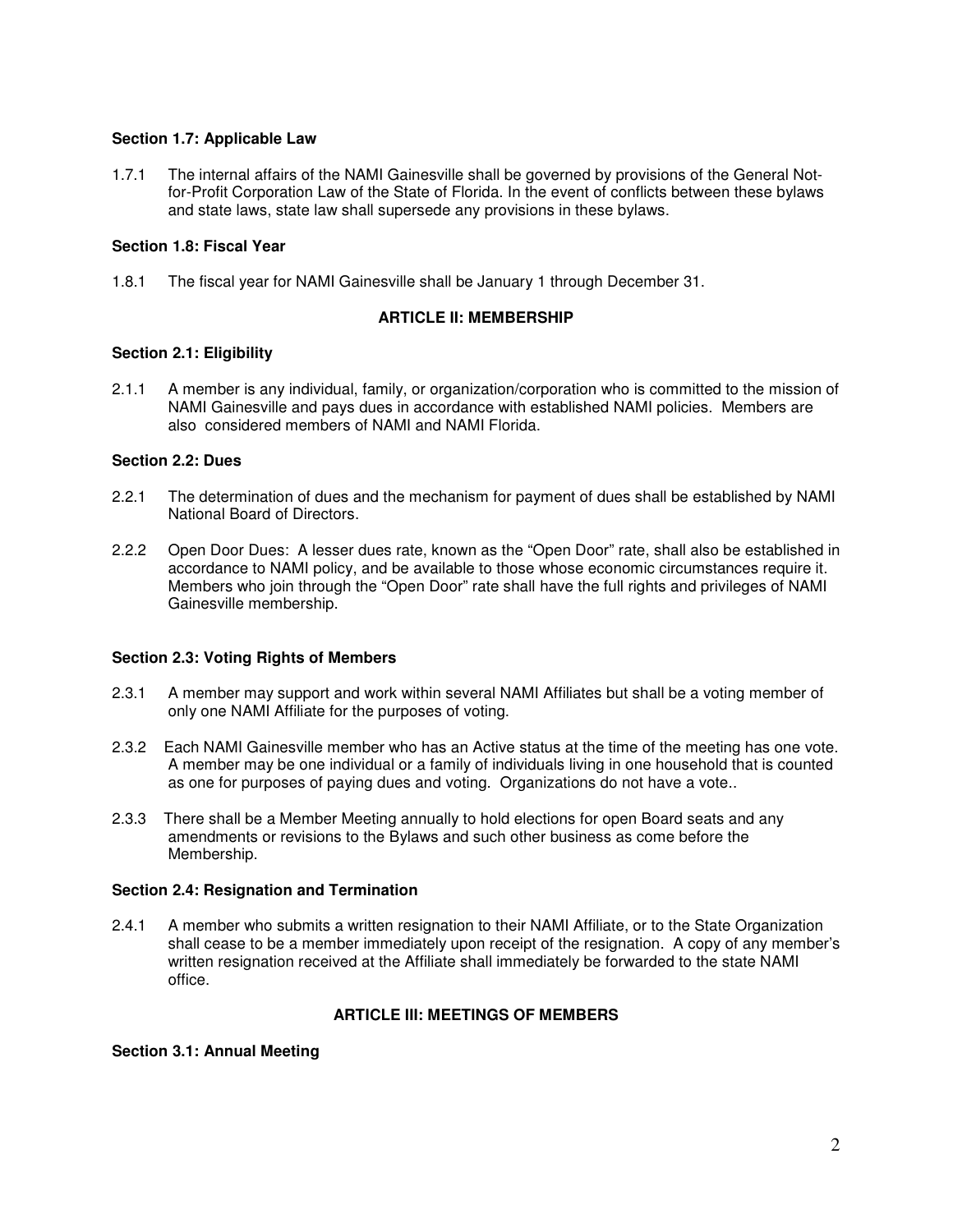3.1.1 NAMI Gainesville shall convene an Annual Meeting of the members during each calendar year. The annual meeting of the members is for the election of the Board of Directors and for the transaction of such other business as may properly come before such meeting.

### **Section 3.2: Special Meetings**

3.2.1 The President of the Board may convene a special meeting of the members. A simple majority of the Executive Committee may require the President, in writing, to convene a special meeting of the members with a specified issue or issues, appropriate for vote by the membership, to be on the agenda. The President must convene the special meeting of the membership requested by the majority of Directors within forty-five (45) days of the receipt of the written request.

### **Section 3.3: Notice of Meetings**

3.3.1 NAMI Gainesville shall give a minimum of fourteen (14)-day advance notice to members of each annual or special meeting. Notice of meetings shall conform with Florida Statute Chapter 617, Section 617.0141.The notice shall state the place, day, and hour of the meeting, and in the case of a special meeting, shall also state the general nature of the business to be transacted.

### **Section 3.4: Meeting Protocols**

3.4.1 The conduct of all meetings shall be according to the most currently revised Roberts Rules of Order to the extent that said Rules of Order are consistent with the laws of the State of Florida and said Rules of Order shall be the final authority, unless otherwise provided in accordance with the Bylaws.

#### **Section 3.5: Quorum**

3.5.1 For the Annual meetings of the general membership, a quorum shall be comprised of any ten (10) voting members or 10% of the members in good standing, whichever is less. In the absence of a quorum, a majority of the members present may by resolution adjourn the meeting for a period not exceeding 45 days in any one case. At any duly adjourned meeting at which a quorum is present any business may be transacted which might have been transacted at the meeting as originally called. There shall be no voting on any official business or elections without a quorum.

#### **Section 3.6: Voting**

3.6.1 Each member in good standing is entitled to one vote on each issue presented to the membership for a vote. For the purpose of issues requiring voting by the membership, the vote shall be held only by attendance in person. All voting by proxy is prohibited.

## **ARTICLE IV: BOARD OF DIRECTORS AND EXECUTIVE COMMITTEE**

### **Section 4.1: Role and size**

4.1.1 The Board shall consist of not less than 5, and a maximum total of 15 members from the general membership. The voting Board includes the immediate past president. The Board must include at least one peer.

#### **Section 4.2: General Duties, Powers, and Compensation**

4.1.2 It shall be the responsibility of the Board of Directors to provide leadership and overall strategic direction to execute its mission in addition to oversight and governance to ensure ongoing due diligence with regard to fiscal responsibility for the continuous operations of the Affiliate. The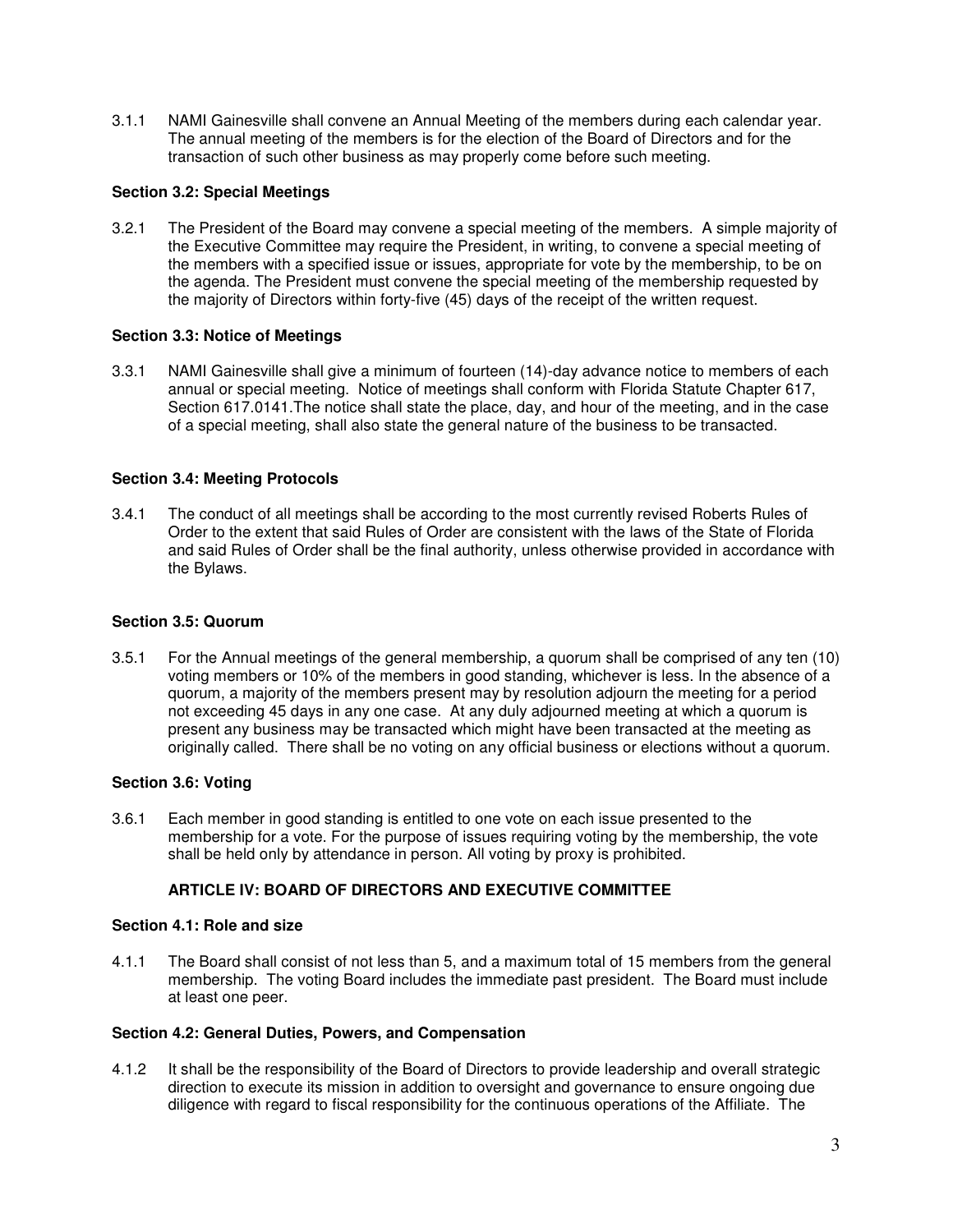Board may also hire an Executive Director as the Chief Executive Officer, to manage the day to day operations and carryout strategic plan developed by the Board. If filled, this person shall be an ex-officio nonvoting member of the Board and any committees.

- 4.2.2 All Board Directors must be members of NAMI Gainesville.
- 4.2.3 Individuals shall be sought who reflect the qualifications as determined by the Board in its policies and operational needs. NAMI Gainesville will seek to represent fairly the population diversity of the area served.
- 4.2.4 No paid employee of NAMI Gainesville or other Affiliate may serve on the Board during their tenure of employment. Any Board member who becomes an employee of NAMI Gainesville or another Affiliate of the State Organization during their term of office shall not continue to serve on the Board of Directors. Exceptions may be made with the approval of a majority of the Board to the above stipulation in the case of peers who serve on the Board and receive compensation for teaching educational programs.
- 4.2.5 Compensation of Directors and Officers. The Directors and Officers shall serve as such without salary.

### **Section 4.3: Terms**

- 4.3.1 Members of the Board of Directors of NAMI Gainesville shall serve for a period of three (3) years, except that initially, one group, which shall be called Group A, shall be appointed to a one-year term, the second group which shall be called Group B, shall be appointed to a two-year term and the third group, which shall be called Group C, shall be appointed to a three year term. Members may be re-elected for two additional terms of two or three years each. Board members may not serve more than three successive terms which is a total of nine (9) years. Any member of the Board who has served for three successive terms shall not be eligible to serve again for at least one full year. The term of all directors shall commence immediately following their election. At each general election of members to the Board of Directors, Board nominees will maybe asked to serve one or two year terms as necessary to maintain a balance of experience and continuity to the Board.
- 4.3.2 If a Board member vacates his/her appointment to the Board, the Board of Directors shall name a replacement from among the general membership who will serve the remainder of the vacated term.
- 4.3.3 If an Executive Committee officer vacates his/her appointment, the Board shall appoint a replacement from among the remaining Board members who will serve the remainder of the vacated term.
- 4.3.4 An annual call for nominations of Board members will be made to the general membership, in a manner determined by the Board President. Any general member may nominate one person to be included on the slate for voting.
- 4.3.5 A Board member or Executive Committee Officer may be removed by a two thirds vote at a regularly scheduled Board meeting in which the removal is placed as an item on the written agenda distributed at least two weeks in advance.

#### **Section 4.4: Meetings and Notices**

4.4.1 An Annual Membership meeting shall be held once per year. The purpose of the Annual Membership meeting will be to hold elections, to present the annual report and to conduct any business pertaining to the general membership. The President (or specific designee) shall communicate to all affiliate members the time, place and agenda of the Annual Membership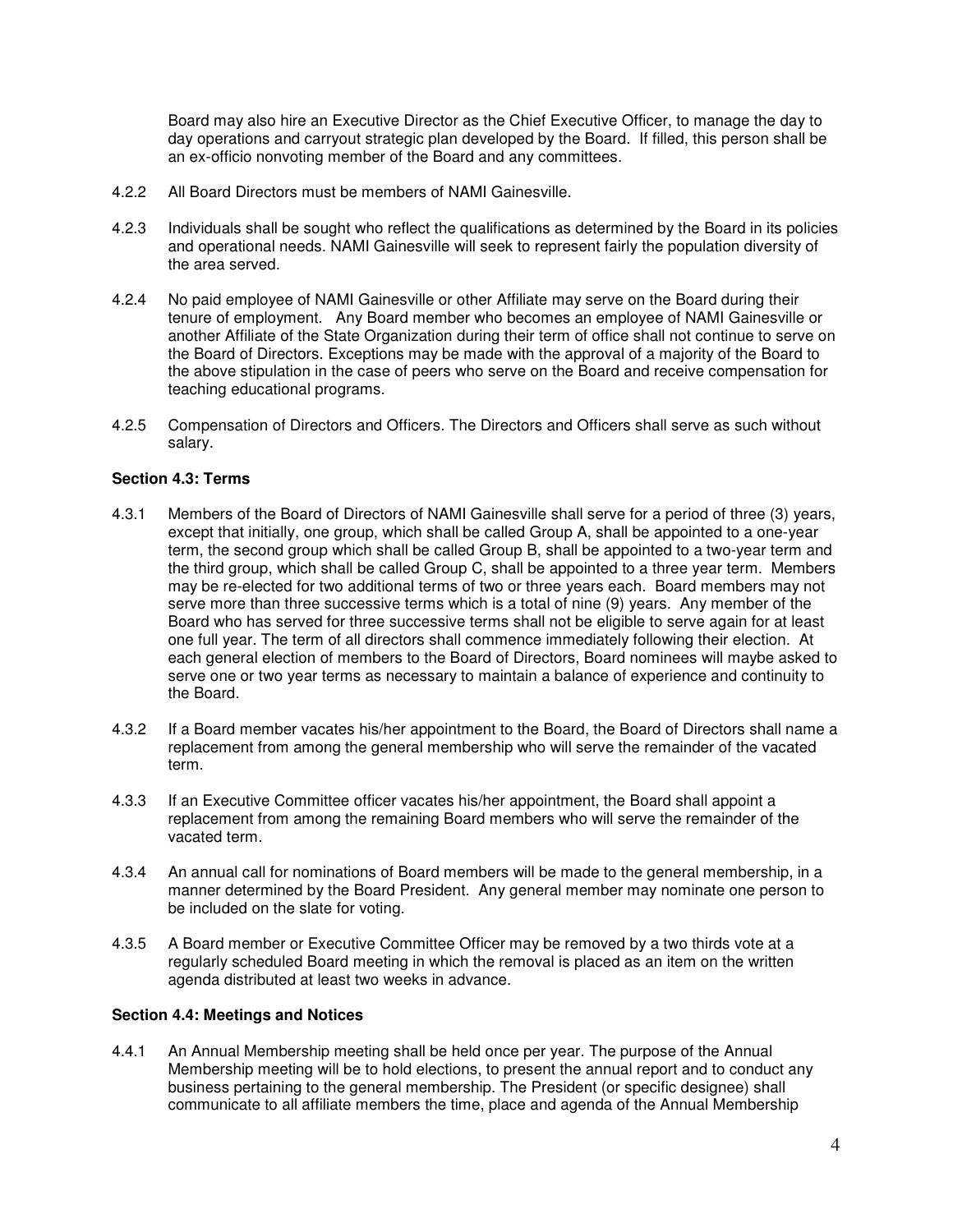meeting at least 2 weeks prior to the meeting pursuant to 3.3.1.

- 4.4.2 Meetings of the Board members shall be held at least quarterly, and more often as determined by the Executive Committee. The Annual Membership meeting may constitute one of the Board Meetings. The schedule of Board meetings shall be approved by Board members following the Annual Membership meeting. The schedule may be amended throughout the year by majority vote of Board members.
- 4.4.3 Any NAMI Gainesville member is welcome to attend any regular Board meeting in person or by means of teleconferencing if that option is practical.
- 4.4.4 Special Meetings of the Board or general membership may be held at any time as called by the Executive Committee or upon the written request of three Board members who state the need for and the purpose of the meeting.
- 4.4.5 Executive Committee meetings are preferably held in person. In lieu of physical meetings, Board business may be conducted online, by email, or other electronic means such as telephone conferencing or internet audio or video conferencing. In these cases, all Board members must have access to the conferencing technology. The Executive Committee may meet in special circumstances upon the call of any Executive Committee member.
- 4.4.6 Executive Committee sessions shall be closed meetings.
- 4.4.7 Meetings other than Board meetings shall be in agreement with the mission of NAMI Gainesville. Such meetings may include but are not limited to: 1) Support Group meetings, and 2) Educational, Business, or Social Meetings.
- 4.4.8 It is not a requirement to be a member of NAMI in order to attend Support Group Meetings or other Educational, Business, or Social Meetings.
- 4.4.9 Action by Board of Directors without a meeting: Any action required or permitted to be taken by the Board of Directors may be taken without a meeting if all of the Directors shall individually or collectively consent in writing to the action. The written consent or consents shall be filed with the minutes of the proceedings of the Board and the action taken shall have the same force and effect as a vote of the Directors

#### **Section 4.5: Election Procedures**

- 4.5.1 A Nominating Committee consisting of at least three NAMI Gainesville members, one of which being appointed as chair of the committee by the President, shall solicit nominations and prepare a slate of candidates for approval by the Board based on the needs of the Affiliate.
- 4.5.2 Once the slate of candidates is approved, NAMI Gainesville shall notify the general membership of the slate fourteen (14) days prior to the Annual Membership meeting.
- 4.5.3 At the Annual Membership meeting, all voting shall be in person or electronic submission to the Secretary.
- 4.5.4 Any proposed revisions or amendments to the Bylaws to be voted on at the Annual Membership meeting shall also be included in aforementioned notification.

#### **Section 4.6: Quorums**

4.6.1 For any meeting of the Board of Directors a quorum is required, A quorum is defined as a simple majority.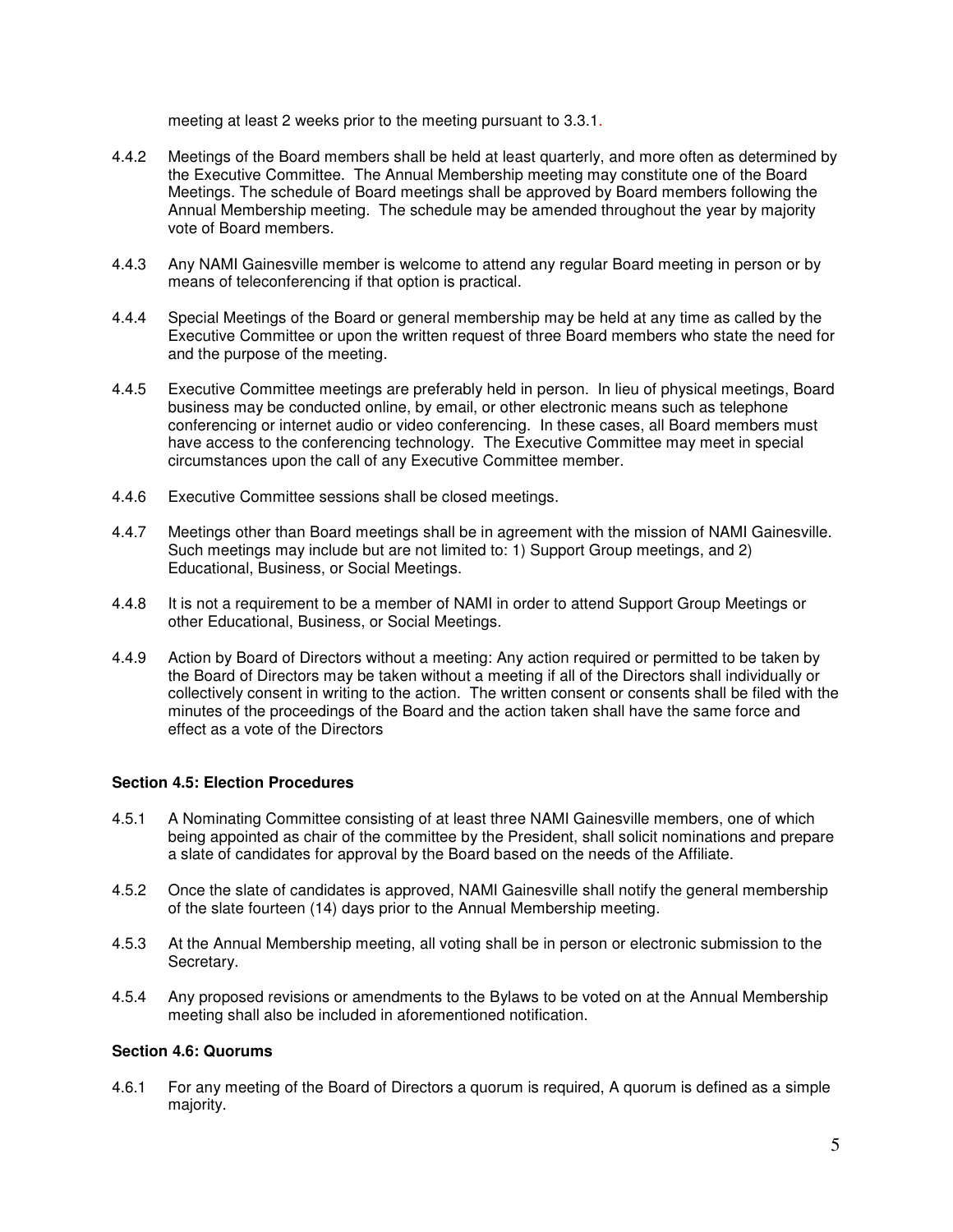4.6.2 For the Executive Committee, three officers present shall constitute a quorum for conducting business.

#### **Section 4.7: Officers of the Board of Directors**

The officers of the Board shall be elected by the Board. A majority vote of a quorum of the Board present is required to elect officers. The Officers of the NAMI Gainesville Board of Directors shall include a President, a Vice President, a Secretary, a Treasurer, the Immediate Past President, and others as from time to time are deemed necessary by the Board. An officer must be a member of the NAMI Gainesville Board of Directors.

- 4.7.1 The Board of Directors shall have an Executive Committee comprised of the following Officers: President, Vice President, Treasurer, Secretary, and Immediate Past President.
- 4.7.2 President. The President shall perform the duties of the President as specified in the Policies and Procedures which shall include, but not be limited to, serving as the principal executive officer of NAMI Gainesville, serving as spokesperson for the Board; presiding at all meetings of the Membership, the Board and Executive Committee; and the President may appoint chairmen of committees. The President may sign checks on funds deposited in a bank, credit union, or saving institution.
- 4.7.3 Vice President. The duties of the Vice President shall include, but not be limited to, performing the duties of the President in the President's absence, incapacity, or refusal to act, and shall perform such other duties as directed by the President or the Board of Directors.
- 4.7.4 Treasurer. The duties of the treasurer shall include, but not be limited to, responsibility for all corporate funds and securities including maintenance of financial records. The Treasurer shall collect, receive, and deposit all funds accruing to the organization in a bank, credit union, or savings institution; make payments as authorized by the General membership, the Board or the Executive Committee; ensure sound management and maximization of cash and investments; maintain a database of NAMI Gainesville membership; provide a financial report to the Board at least quarterly, and present a proposed budget for the ensuing year at the Annual Membership meeting. The Treasurer may meet annually with an auditor in conjunction with the Executive Board members, as appropriate. The Treasurer may sign checks on funds deposited in a bank, credit union, or saving institution.
- 4.7.5 Secretary. The duties of the secretary shall include, but not be limited to, keeping an accurate record of all meetings of the Membership, the Board, the Executive Committee and seeing that all notices are duly given in accordance with the NAMI Gainesville By-laws or as required by law. The Secretary shall perform other duties as directed by the President of the Board and according to the Policies and Procedures of NAMI Gainesville.
- 4.7.6 Immediate Past President. As a member of the Executive Committee, the immediate Past President may be asked to assume special responsibilities or duties by the President, including but not limited to mentoring Board members, acting as a spokesperson, and advocating for NAMI.
- 4.7.7 Records. Officers shall make available for inspection at reasonable times to any member of NAMI Gainesville and to the Board of Directors all official records of the corporation for which they are responsible. Upon leaving office, each officer shall turn over to his/her successor in good order such money, books, records, documents, and other property of the corporation as have been in his/her custody during his/her term of office.

#### **Section 4.8: Resignation, Termination, and Absences**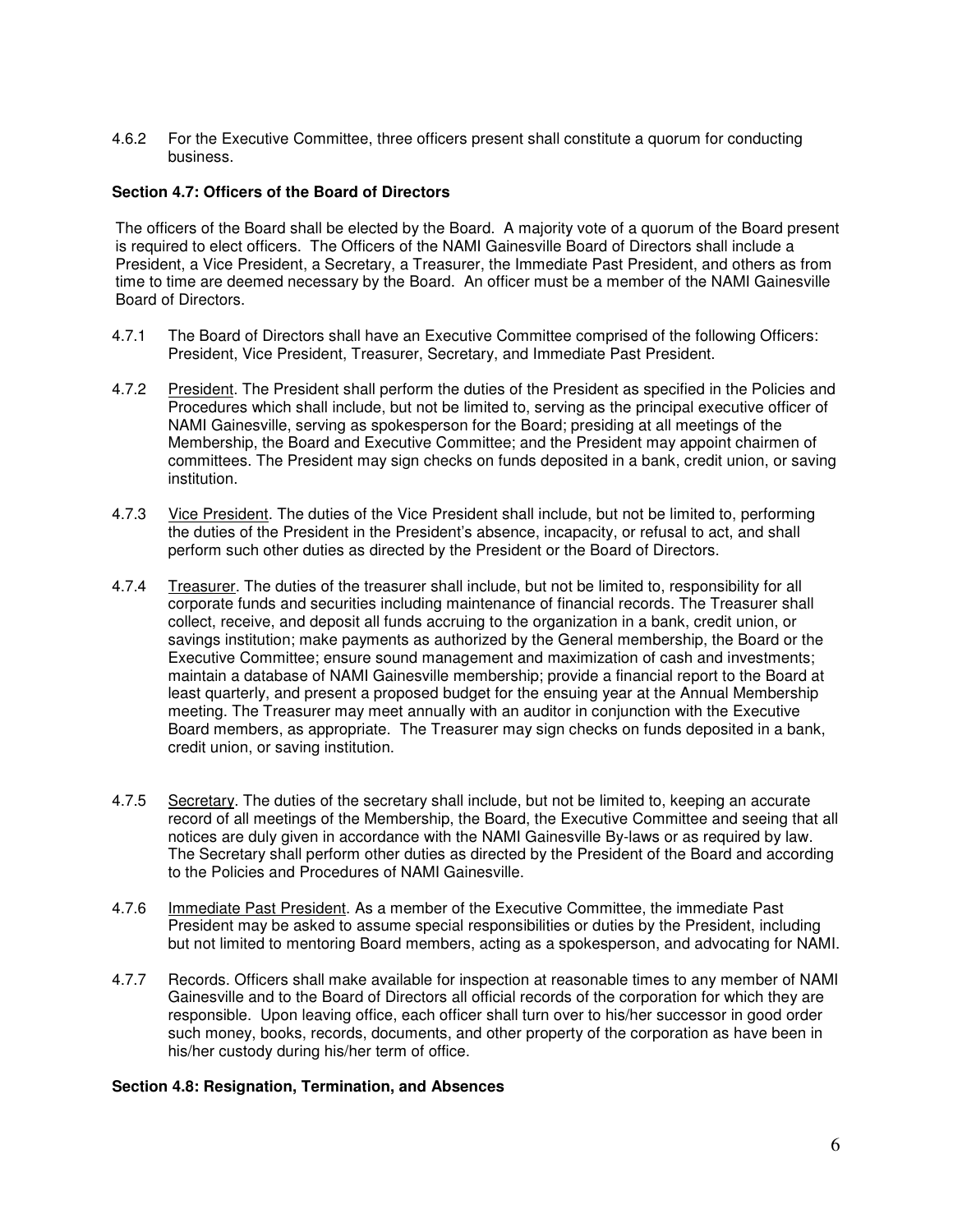- 4.8.1 A Board member may resign at any time by submitting a written resignation to the President or Secretary. Unless specified otherwise, the resignation shall take effect immediately upon receipt of the notification
- 4.8.2 Board members must notify the President if unable to attend a scheduled Board meeting. Any Executive Committee or Board member who is absent from three consecutive and unexcused meetings shall be deemed to have resigned as of the date of the third missed meeting. Prior to such action, the President shall contact the Board member to confirm his/her continued interest in serving on the Board.
- 4.8.3 The Board may remove any Board member for cause by a two-thirds (2/3) vote of all Board members then in office, at any regular or special meeting of the Board, provided that a statement of the reason or reasons shall have been mailed by a Certified Mail service, such as US Postal Service Certified Mail or Federal Express or the like, to the Board member proposed for removal at least thirty (30) days before any final action is taken by the Board. This statement shall be accompanied by a notice of the time when, and the place where, the Board is to take action on the removal. The Board member shall be given an opportunity to be heard and the matter considered by the Board at the time and place mentioned in the notice.

### **Section 4.9: Special Meetings**

- 4.9.1 The President may call a special meeting of the Board. The President must convene a special meeting requested by three Board members within 30 days of the receipt of a written request.
- 4.9.2 The President must give a minimum of ten (10) days advance notice of the special meeting to each Board member.

### **Section 4.10: Conflict of Interest**

- 4.10.1. Paid employees of NAMI, Inc., NAMI Florida, NAMI Gainesville or any NAMI Affiliate, are ineligible for nomination and election to NAMI Gainesville's Board. A person who volunteers for an Affiliate, but who receives no compensation by or on behalf of the Affiliate, may serve on the Board while continuing in a volunteer status.
- 4.10.2. A person or an employee of an entity paid by NAMI, Inc., NAMI Florida, NAMI Gainesville or any NAMI Affiliate, for special projects or consulting is ineligible for nomination and election to a NAMI Gainesville Board term coinciding with overlapping service.
- 4.10.3. Relatives by blood, marriage, or adoption in the first degree to an employee or paid consultant of NAMI, Inc., NAMI Florida, NAMI Gainesville or any NAMI Affiliate are ineligible for nomination and election to the NAMI Gainesville Board for a term coinciding with the related person.
- 4.10.4. Direct or indirect relationships between NAMI Gainesville Board members and suppliers, contractors, landlords, lessors, employers, competing or affinity organizations, contributors, grantors or any other persons, entities or agencies which may affect its policies or operations can result in conflicts of interest. NAMI Gainesville Board members shall disclose in writing all potential conflicts of interest upon taking office and as others may arise.
- 4.10.5. NAMI Gainesville Board members must abstain from discussion and voting on any matters that affect their personal financial interests.

## **ARTICLE V: COMMITTEES**

5.1.1 There shall be five standing committees: Executive, Membership, Advocacy/Legislative, Finance, and Program/Education. Except for the Finance Committee whose chair shall be the Treasurer, the President of the Board shall appoint committee chairpersons who will recruit members from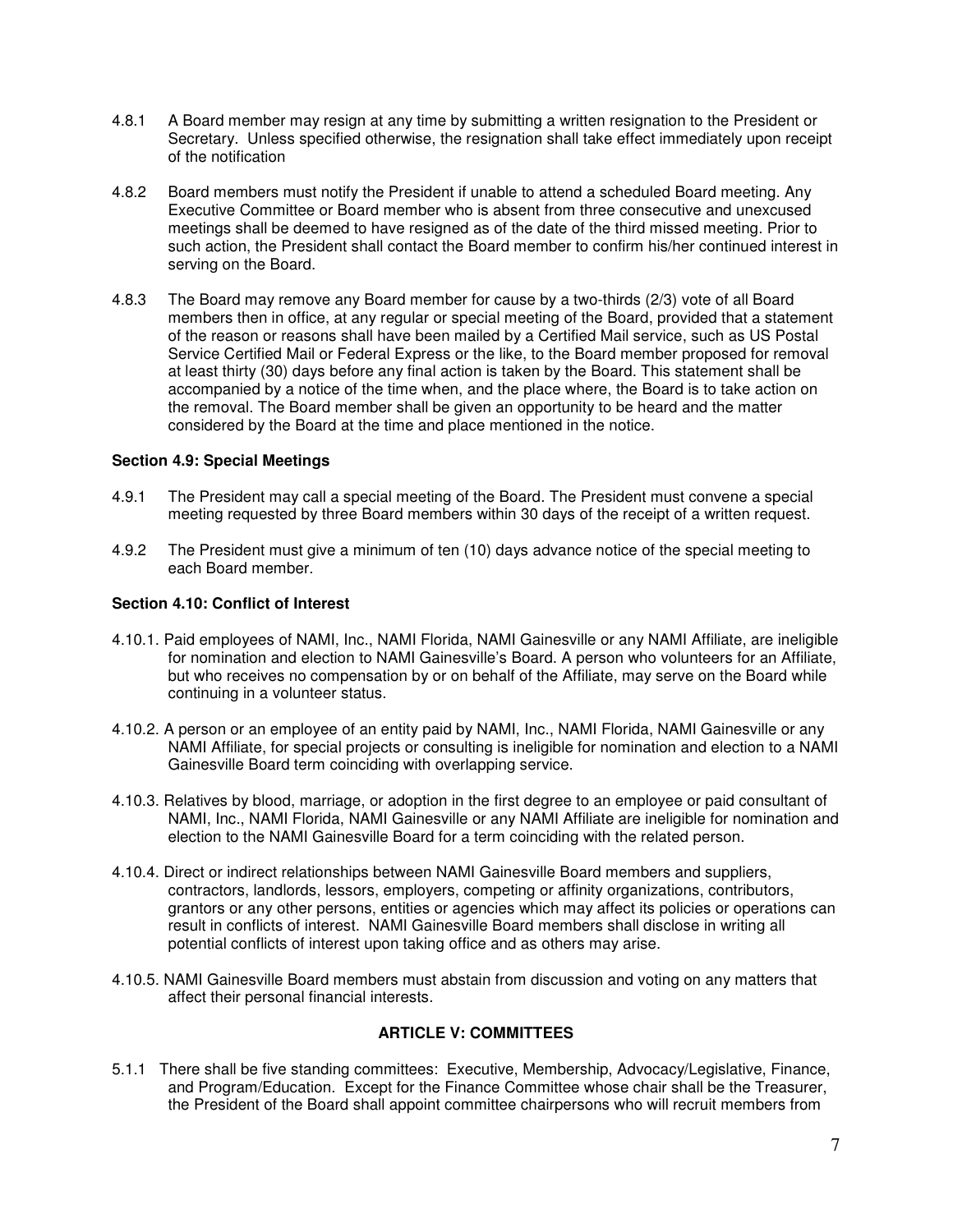the general membership or Board or interested members of the community. The committee chairperson shall report the status of committee activities to the President.

- 5.1.2 Board members may identify additional committees as needed to carry out the activities of the organization and the President will appoint chairpersons for such committees. Each committee is responsible for defining its activities as they relate to its purpose.
- 1. **The Executive Committee** shall consist of four executive officers of the Board: The President, Vice President, Secretary, Treasurer, and Immediate Past President who shall have a vote. The Executive Committee is responsible for planning the agenda of Board meetings and serving as the communication link with other members of the Board.
- 2. **The Membership Committee** shall be responsible to identify and recruit new members.
- 3. **The Advocacy/Legislative Committee** shall be responsible for the development of the annual legislative agenda of NAMI Gainesville, working with NAMI State, for presentation to and approval of the NAMI Gainesville Board. The committee is also responsible for public exposure and community outreach on behalf of NAMI Gainesville.
- 4. **The Finance Committee** shall be responsible for oversight of financial reporting, internal controls, and the internal and external audit processes.
- 5. **The Program/Education Committee** shall be responsible for developing and recommending educational activities to the Board. The committee is also tasked with overseeing NAMI Gainesville signature programs, recruiting, and arranging for training for new program teachers and support group facilitators.

# **ADVISORY COMMITTEE**

The corporation may have an advisory committee consisting of persons from the business, financial, and public sectors of the community so as to provide a representative body of community leaders having expertise which is of value to the corporation. The Board of Directors may make appointments to the advisory committee as appropriate and instruct the advisory committee as to its duties. The term of each person appointed to the advisory committee shall be one year and that person may be removed or reappointed at the discretion of the Board of Directors.

## **PROHIBITED ACTIVITIES**

Notwithstanding any other provision of these Bylaws or the Articles of Incorporation, this Corporation shall not conduct or carry on any activities not permitted to be conducted or carried on by any organization that shall be exempt under Section 501 (c) (3) of the Internal Revenue Code and its Regulations, now existing or hereafter amended, or by any organization contributions to which are deductible under Section 170 (e)(2) of the Internal Revenue Code and its regulations, now existing hereafter amended.

## **ARTICLE VI: AMMENDMENT OF BYLAWS**

- 6.1.1 Recommendations for changes to the Bylaws shall be submitted to the Executive Committee for consideration to the general membership at the Annual Membership meeting
- 6.1.2 These Bylaws may be altered, amended, or repealed, and a new Bylaw or Bylaws may be adopted by a two-thirds (2/3) vote of the voting members at any meeting of the membership, a quorum being assembled, the notice or written waiver of which shall have specified or summarized the changes proposed to be made, provided that a notice of the proposed amendment setting forth in detail the proposed revision with explanations thereof shall have been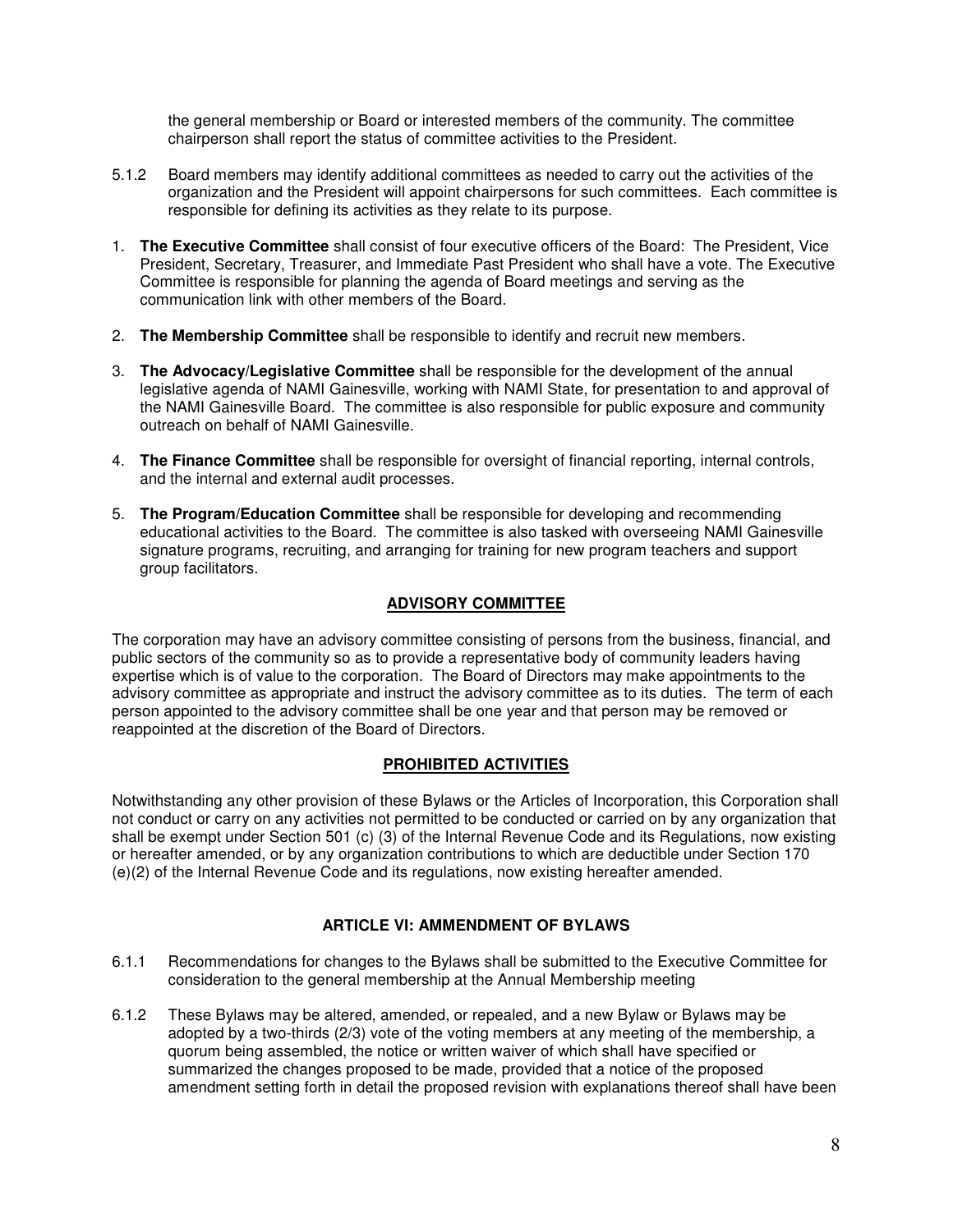presented to the membership at least fourteen (14) days prior to the meeting at which the proposed amendment or repeal is acted upon.

6.1.3 The Bylaws shall be examined annually to insure that they reflect the efficient and proper operation of NAMI Gainesville.

# **ARTICLE VII: DISPUTE RESOLUTION**

- 7.1.1 If NAMI Gainesville has a dispute with another Affiliate or proposed Affiliate or the State Organization NAMI Florida, Inc., they may submit a written notice to the President of NAMI Florida, Inc. for resolution of the dispute.
- 7.1.2 The Board members of NAMI Gainesville shall have the authority to refer all parties to the State Organization NAMI Florida Inc. for mediation of disputes between another Affiliate, proposed Affiliate, or members. The NAMI Gainesville President shall send written notice to the state NAMI Florida Board of the nature of the dispute and the names of the person(s) authorized to act on behalf of the disputants
- 7.1.3 In the event the resolution of the dispute cannot be achieved within ninety (90) days from the receipt by the President of NAMI Florida Inc., a written notice from the NAMI Florida Inc. Board notifying the NAMI National Board of the existence of the dispute, together with the names of the persons authorized to act on the behalf of the Affiliate or proposed Affiliate, shall be sent to the NAMI National Board for final and binding resolution within 30 days of the receipt of written notice.

### **ARTICLE VIII—INDEMNIFICATION OF DIRECTORS, TRUSTEES, OFFICERS, EMPLOYEES OR AGENTS**

- 8.1.1 Right to Indemnification. Any person and the heirs and personal representatives of such person made or threatened to be made party to any civil, criminal or administrative action, suit or proceeding by reason of the fact that he or she is, or was a Director, Trustee, Officer, employee or agent of NAMI Gainesville shall be indemnified by NAMI Gainesville against any and all liability and the reasonable expenses, including attorneys' fees and disbursements, incurred by him or her (or by his/her heirs or personal representatives) in connection with the defense or settlement of such action, suit or proceeding, or in connection with any appearance therein or appeal thereof, except in relation to matters as to which it shall be finally adjudged in such action, suit or proceedings that such Director, Trustee, Officer, employee or agent is liable for gross negligence or misconduct in the performance of his/her duties. Such right to indemnification shall not be deemed exclusive of any other rights to which such Director, Trustee, Officer, employee, or agent of NAMI Gainesville is liable for gross negligence or misconduct in the performance of his/her duties. Such right of indemnification shall not be deemed exclusive of any other rights to which such Director, Trustee, Officer, employee or agent of NAMI Gainesville (or such heir or personal representatives) may be entitled apart from this Article.
- 8.1.2 Insurance and Other Indemnification. The Board of Directors shall have the power to instruct the President to cause to be purchased and maintained, at NAMI Gainesville's expense, insurance on behalf of the corporation, its Board of Directors and on behalf of others, and to give other indemnification to the extent permitted by law.

## **ARTICLE IX: DISSOLUTION**

9.1.1 In the event of the dissolution of NAMI Gainesville, Inc., all assets remaining, after the payment of all debts and obligations, shall be distributed to the State Organization, or if that entity is not in existence or is not then exempt within the meaning of 501 (c) (3) of the Internal Revenue Code, as amended, to NAMI National, a Missouri Corporation, in accordance with Florida laws. If these